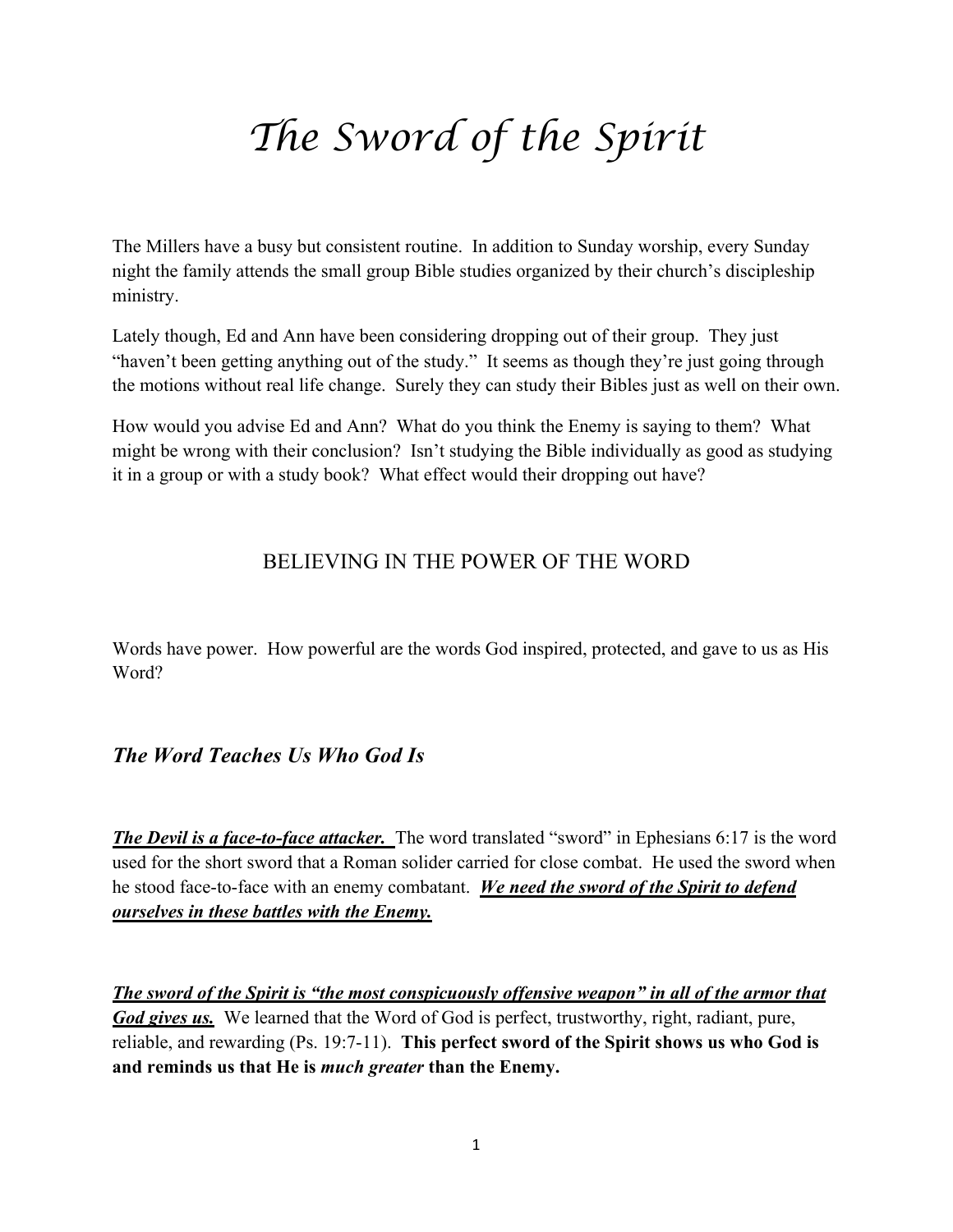| but God                      |
|------------------------------|
|                              |
| (Gen. 1:1).                  |
|                              |
| (Gen. 17:1).                 |
|                              |
| (John 14:6)                  |
|                              |
| $(1$ John 4-8).              |
|                              |
| (Jer. 23:6).                 |
| is our                       |
| $(1$ John 2:1).              |
| always provides a way out of |
| $(1$ Cor. 10:13).            |
|                              |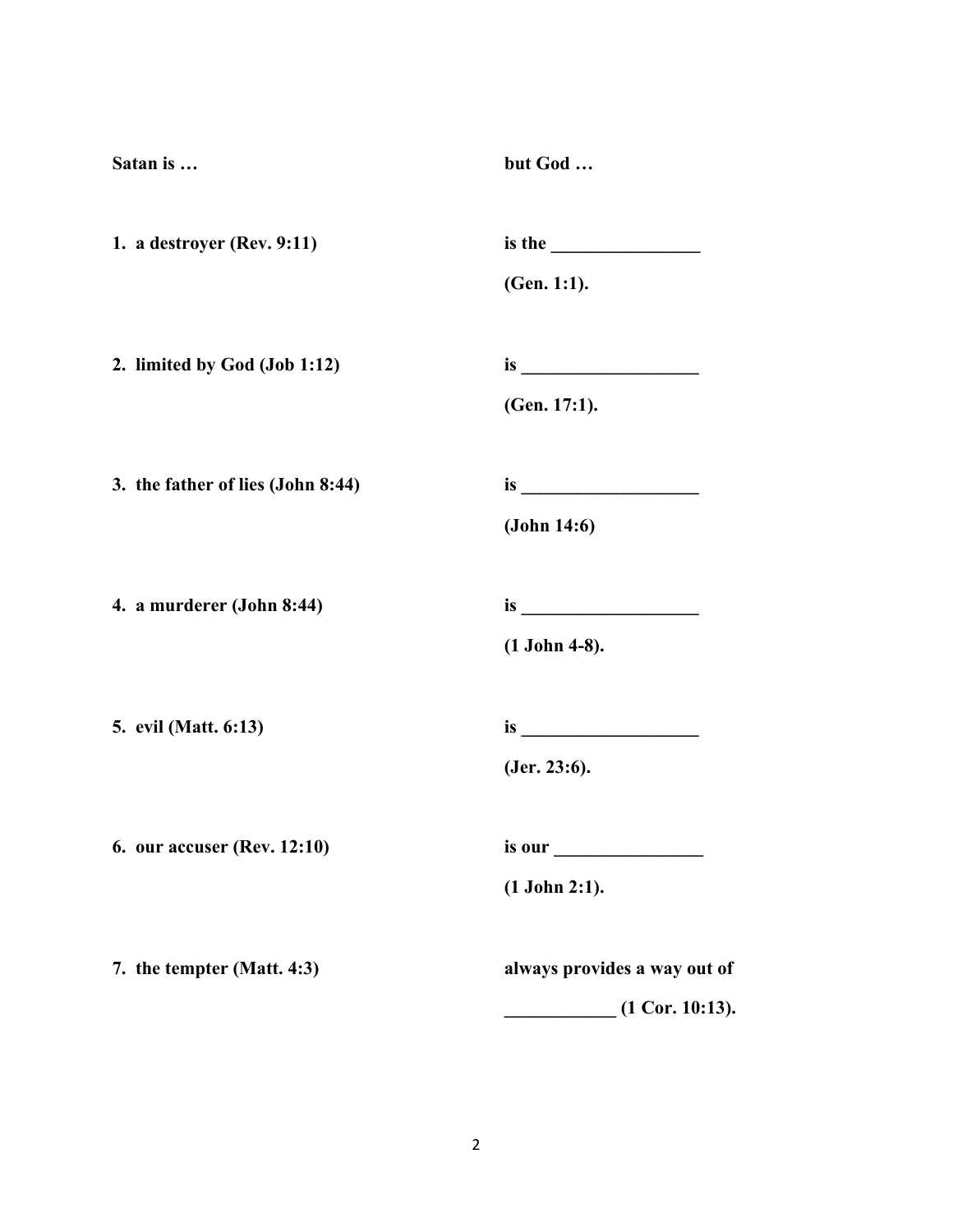**The Word teaches that God is creator, almighty, truth, love, and righteousness. Jesus is our advocate with the Father, who always provides a way out of temptation.** *When we know these truths about God as revealed in the Word, we are equipped to stand against the Enemy who gets in our face.*

**But living in obedience takes more than just reading and believing the Word; it also takes trusting the Spirit to convict us and empower us (John 16:7-10; Acts 1:8).** *Note in Acts 1-3 the difference between scared believers and active witnesses, because of the indwelling power of the Spirit.* Read the Word, and don't ignore the Spirit by depending on yourself instead of God.

## *The Word Teaches Us That God Is Sovereign over the Enemy*

We are in a real battle against a real Enemy, *but the Enemy has never been outside of God's control. Even when he is face-to-face against us, the Enemy is still on God's leash.* Biblical examples.

Satan attached Job, but he could go only as far as God allowed him (Job 1:6-12). The demons exorcised from a demoniac in the Gerasenes could go only where Jesus permitted them (Luke 8:32). Satan had to ask permission from God to attack Peter (Luke 22:31). Paul struggled with a thorn in the flesh that he called a "messenger of Satan," but God determined whether the thorn would be removed (2 Cor. 12:7-10).

**How does this truth help us when we're under attack?** First, God always has a greater purpose for us when He allows the Enemy to attack us. **He uses battled to conform us to the image of Christ (Rom 8:29), that conforming happens as warfare forces us to depend on God for our strength.**

Second, the Enemy doesn't strike us with random attacks. His attacks somehow fit into God's sovereign plan. *What the Enemy means for evil, God turns to good (Gen. 50:19-20).*

**Third, our victory in the battle depends on God's accomplishing His will rather than on our strength to** *fight***. We are still commanded to put on the armor; therefore, both our preparation for and response to attack are important.** *The Word gives us this powerful, good news: God gains the victory.*

*The Word Teaches Us That God Will Bind the Enemy*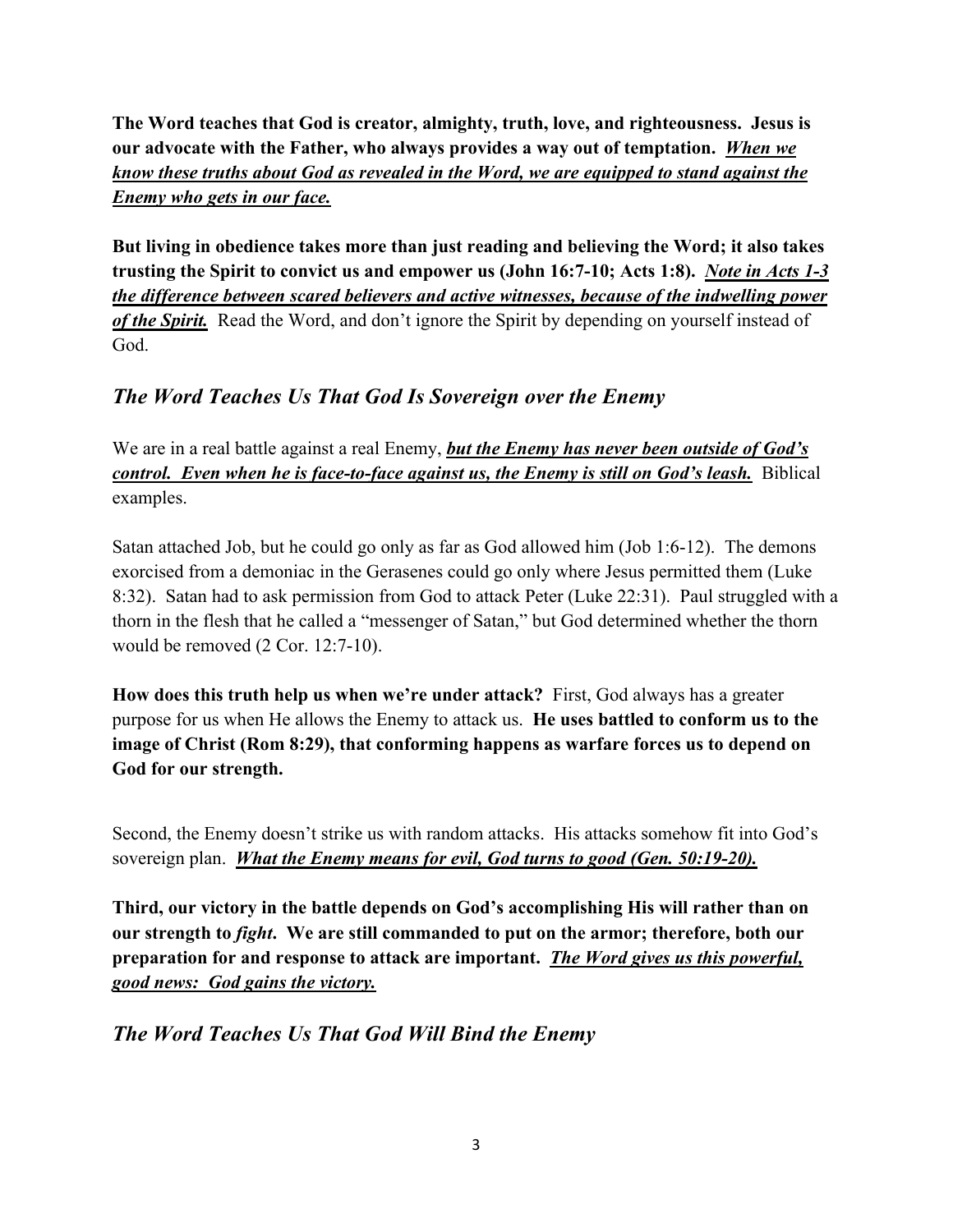God had no intention of leaving us guessing about the Enemy's future: he will be bound and thrown into the lake of fire (Rev. 20:1-3, 7-10). *God's always been in control of the Enemy.* 

**From his judgment in the Garden of Eden to his imprisonment in the end, Satan has been, is being, and will be bound.**

**God is greater than the Enemy. We find all of these truths in the Word of God, which Paul calls the sword of the Spirit. This sword is indeed powerful, with its truths in mind; we should be willing to march forward in Christian obedience.** 

# **RECOGNIZING THE ENEMY'S STRATEGIES**

**The Word is "inspired by God and is profitable for teaching, for rebuking, for correcting and for training in righteousness, so that the man of God may be complete, equipped for every good work" (2 Tim. 3:16-17).** Yet, many believers fail to read and follow the Word consistently. We often choose not to use the power at hand.

#### *Do you know how the Enemy works to keep us from reading and memorizing the Word?* **Let's begin with a time of reflection.**

## **Circle any phrases that describe why you may struggle with reading the Word consistently.**

| I'm too busy.                                           | I'm not trained on how to use the Bible.                                     |
|---------------------------------------------------------|------------------------------------------------------------------------------|
| I don't understand the words.                           | I get frustrated trying to interpret it.                                     |
| It makes me feel guilty.                                | I don't know where to start.                                                 |
| I don't really believe the Bible<br>is the Word of God. | I've tried to read it before, but it didn't<br>help me live more faithfully. |

## *The Enemy Leads Us to Doubt God's Character and His Word*

**The strategy of casting doubt isn't new. (Gen. 3:1-5)** *If God's Word isn't accurate or can't be trusted, we have no legitimate authority on which to base our Christian lives.* **The Word**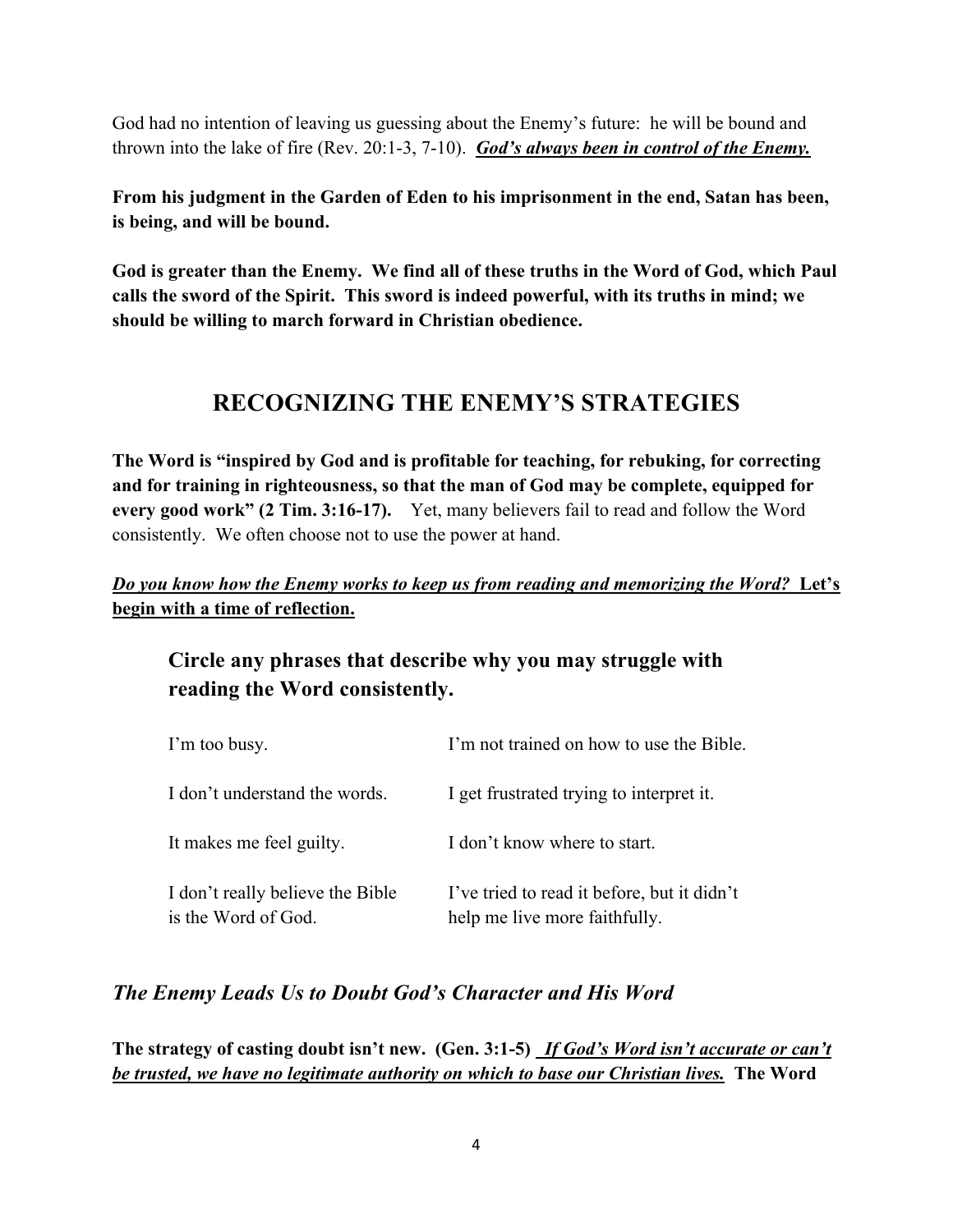#### **claims to be truth (Num. 23:19; Ps. 19:7; 119:86; Prov. 30:5; 2 Tim 3:16), but the Enemy doesn't want us to accept those claims.**

Because God "inspired" Scripture (2 Tim 3:16), studying His character and the nature of His words will help us understand the truth of Scripture.

| Numbers 23:19     | God isn't a man who        |
|-------------------|----------------------------|
| 2 Samuel 7:28     | God's words are            |
| <b>John 17:17</b> | God's word is              |
| Titus 1:2         | God can't                  |
| Hebrews 6:18      | It's impossible for God to |

*God doesn't lie; His words are truth and the Enemy is entirely wrong when he leads us to doubt the Word.*

#### *The Enemy Wants to Substitute Religion for Knowing the Word*

#### **Are you not deceived because you don't know the Scriptures or the power of God?... You are badly deceived (Mark 12:24, 27).**

Jesus reminded religious leaders that they didn't even know their own Scriptures. Twice Jesus told the Sadducees that they were deceived, suggesting the Enemy's hand in their lives.

According to Jesus, the Sadducees didn't know His Word.

**Serving as leaders and teachers in the church without really knowing God's Word is dangerous. If we can lead the church without knowing the Word, why take time to read, know, and memorize it now? When we lead without knowing the Word, we risk misleading people—and the Enemy delights in that possibility.**

#### *The Enemy Wants Us to Listen to Voices Other than God's*

But when that serpent spoke, they were faced with a decision: to whose voice would they listen? *Their choice proved fatal.*

**That wouldn't be the last time God's people would need to make a choice between opposing voices. The psalmist understood that happiness comes by rejecting the advice of the wicked and instead delighting in the instruction of the Lord (Ps. 1:1-2).**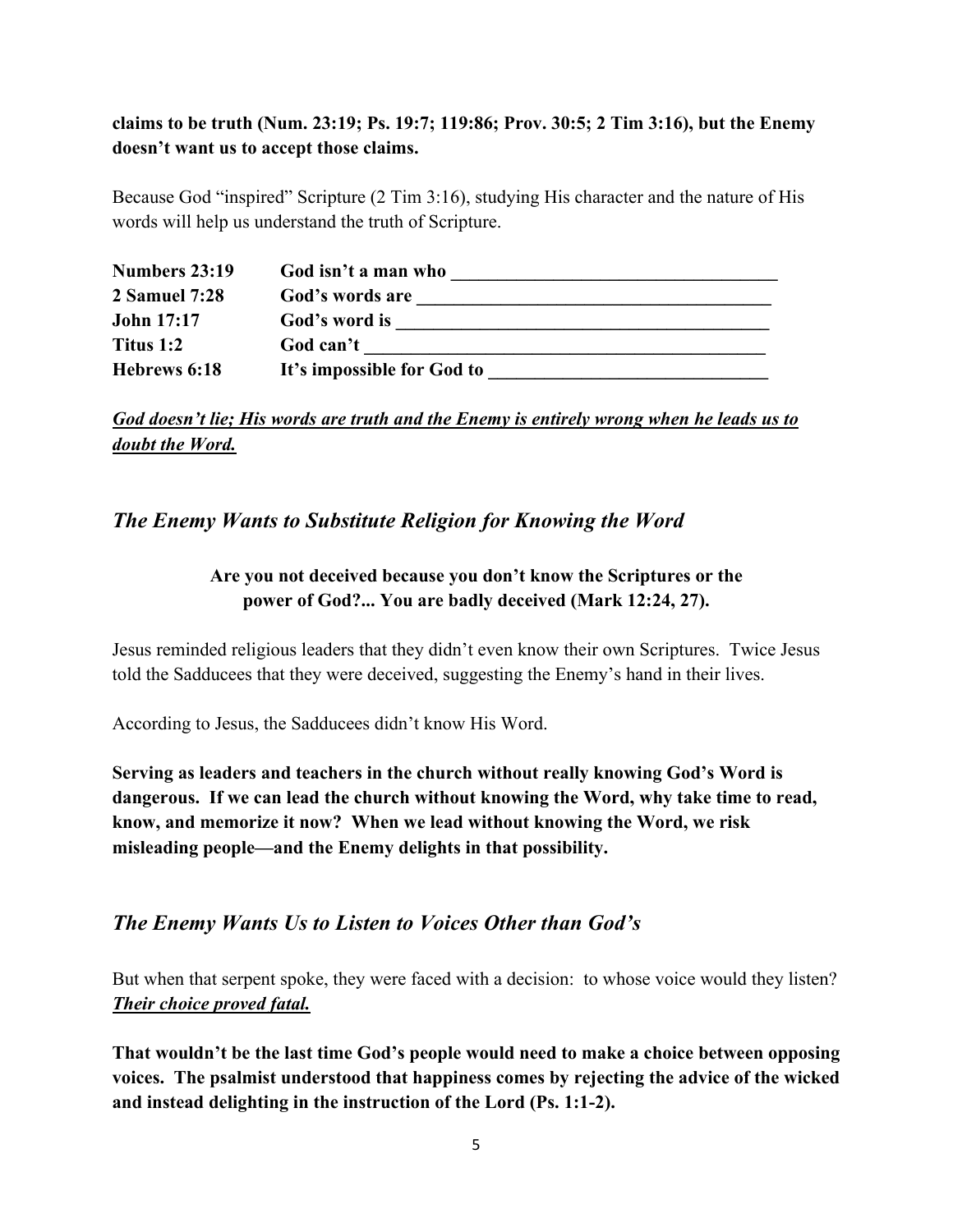**We face choices. Think about some other voices that beckon us.**

- **The media that often reject Christian values.**
- **Political correctness.**
- **Fictional religious novels that influence our doctrine.**
- **As judicial system that legislates in opposition to Christian morals.**
- **A culture that proclaims actions and attitudes the Bible condemns.**
- **Popular church leaders who preach prosperity, health, and happiness.**
- Others

*The Enemy speaks loudly through these voices, and the options he offers are usually inviting.*  **It's easier to listen to these voices than to invest in reading and knowing God's Word. It pleases the Devil when we ignore the sword of the Spirit that so threatens him. Decide now that you will read the Word of God and not be guided by the other voices.**

# **COUNTERING THE ENEMY'S STRATEGIES**

The Enemy has strategies to keep us from reading the Word of God. Paul told us to put on the armor of God in order to stand against his schemes (Eph. 6:11). **The Devil's strategies sometimes attack us head-on, but more often he works subtly and slyly to catch us with our guard down.** 

The Enemy works to keep us from reading the Word; we must intentionally and consistently choose to read it. *We need a strategy to read the Word of God.*

#### *Develop a Reading and Study Plan*

Time management produces faithful Bible study. **We tend to push Bible study aside when we have so many other activities to do. Consider these ways to plan your reading and study.**

**Read through the Bible in a year.** Bible reading is not necessarily Bible study, but it does provide light for study by giving us the entire scope of the Word of God.

**Read through one book at a time.** Reading in this way helps you see central themes and major teachings in a book.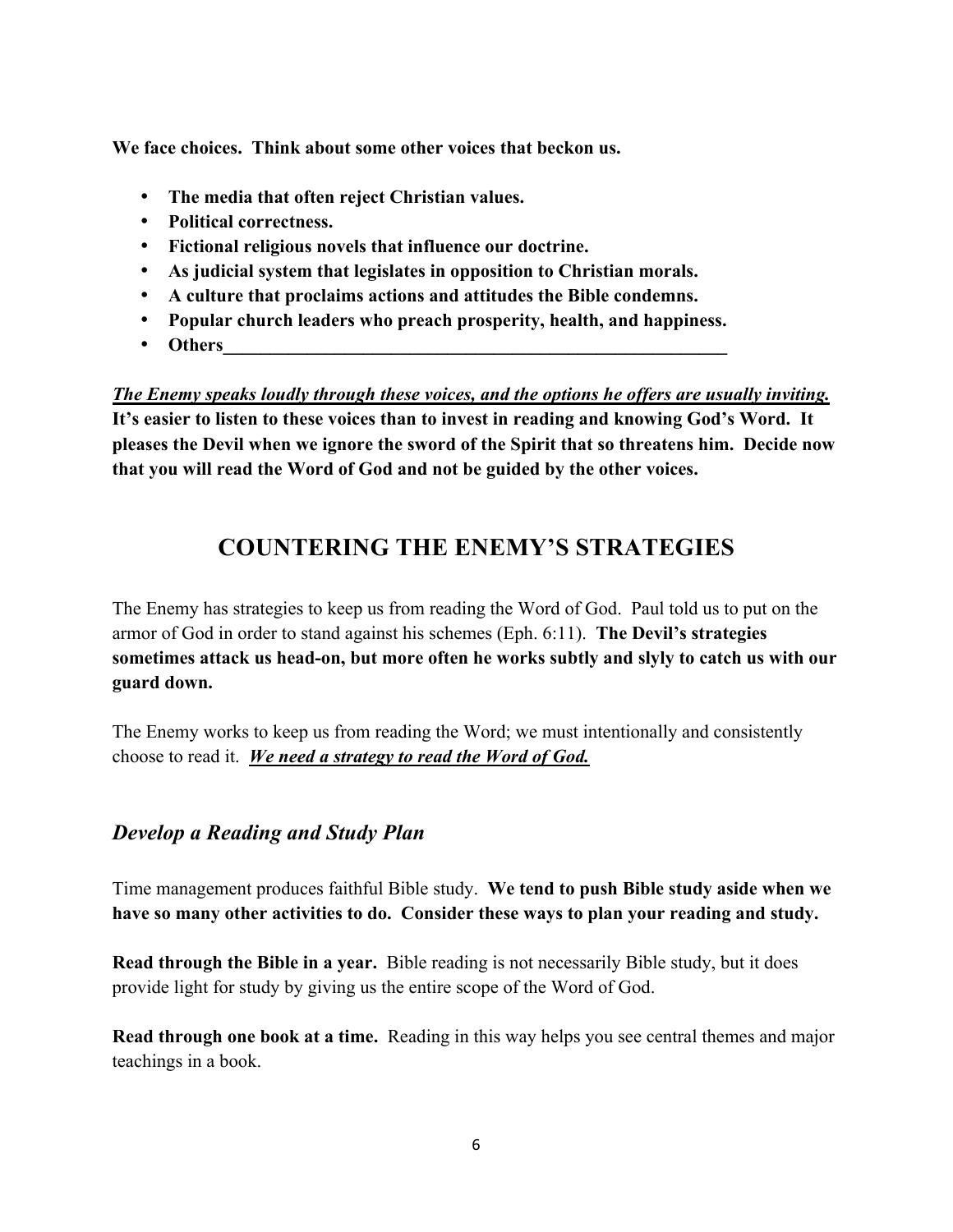**Do a doctrinal/topical study.** A Bible concordance lists by topic all the Scriptures that contain a certain word. For example, you might take a look at the teaching about prayer.

**Choose a Bible character to study.** When I wonder why God would dare use me in His church, Peter's story gives me hope.

#### *Develop a Learning Plan*

**When you have a specific plan to reinforce and learn the Scriptures in-depth, the plan strengthens our reading of the Word.** 

Here is the strategy that helps me stay faithful to my learning plan.

**1. Follow a reading plan.** Generally, my primary plan is to read through the Scriptures in a year.

**2. Always pray before reading.** Ask the Holy Spirit to guide you in understanding and applying God's Word.

**3. Use a good study Bible.** The notes that accompany the text are not the inspired Word of God, but they can help us understand the Word.

**4. Don't be afraid to utilize good commentaries.** They are good resources to understand the background and the contexts of scriptural texts.

**5. As you read, be alert to verses to memorize.**

**6. Using good principles of interpretation, look for truths, insights, and examples to guide you in Christian living. Find a workable method for recording these teachings.**

**7. Make any changes or commitments that the Scriptures require each day.** 

#### *Join a Bible Study Group*

*Studying the Bible in a group has several advantages. First group study allows us to learn from each other.* A group setting allows us to test our conclusions. Second, group study holds us accountable to our personal study. Third, the group with whom we study can minister to us in times of need. Group members sometimes become our closest friends and prayer partners.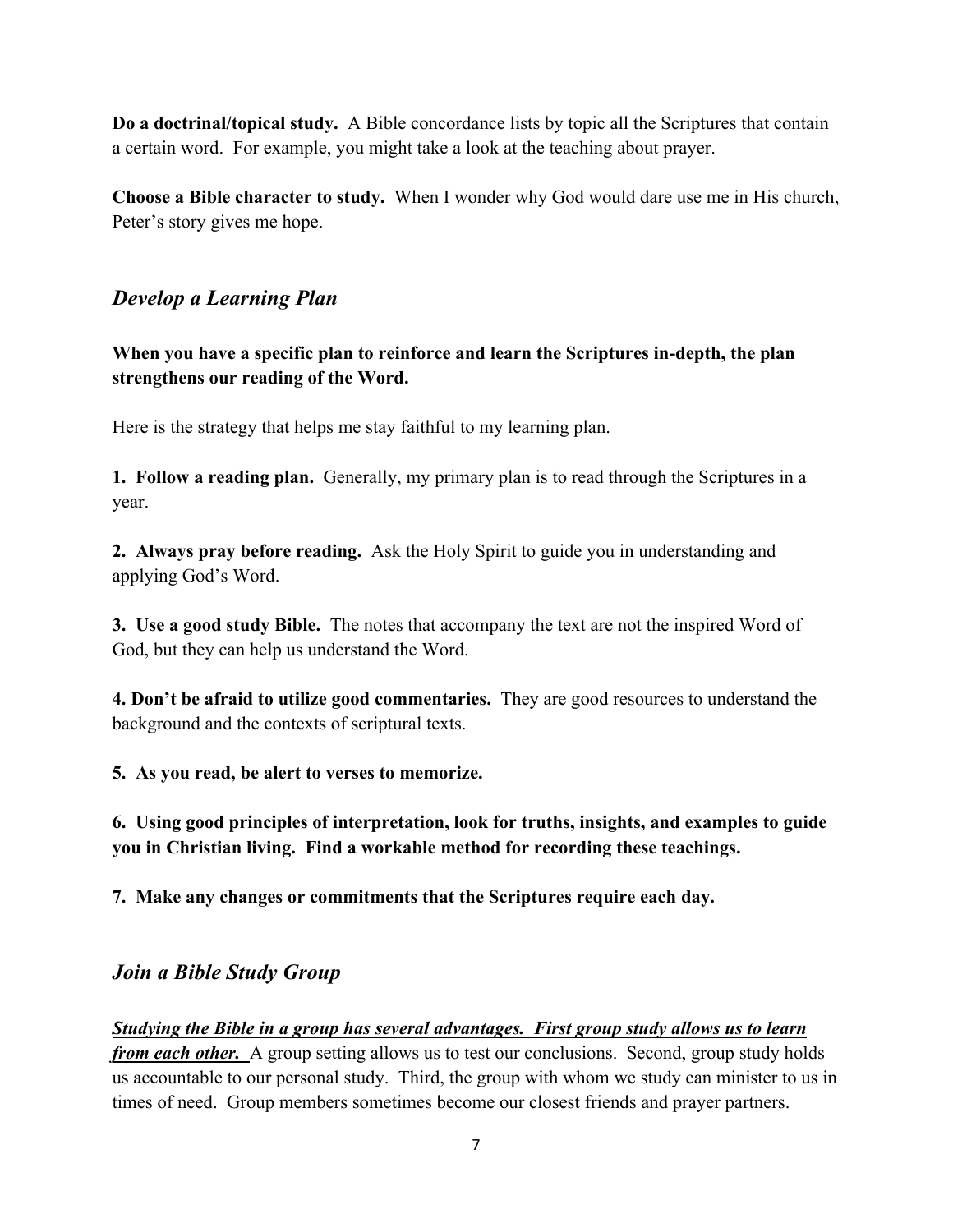**The Enemy will not be pleased when you decide to study God's Word with other believers.**

**Read the Word so that you can take up the sword of the Spirit. Your task now is simply to do it in God's strength. Family or job responsibilities are not reasonable barriers.** *God gives us the time we need to accomplish His will, or He wouldn't ask us to do it.* **The question is more, "Where are your priorities?"**

#### *What is the biggest obstacle you face to effective Bible study?*

*What is your plan to overcome that obstacle?*

# **OVERCOMING THE ENEMY'S LIES**

In times of disobedience, have you doubted your salvation? If so, what was the outcome? Would you turn to the Scriptures for direction?

**One aspect of rightly using the sword of the Spirit is to know God's Word well enough to respond biblically to the Enemy's lies (which is another reason that he doesn't want us to read the Word).** 

**Read each of the following stories, and then describe the person God forgives.**

| 1. Mark 5:25034 |
|-----------------|
| 2. Luke 7:35-50 |
| 3. Luke 8:1-2   |
| 4. Luke 19:1-40 |
| 5. Acts 9:1-19  |

**God forgives all who turn to Him in belief and repentance in response to His Spirit, regardless of their sin.**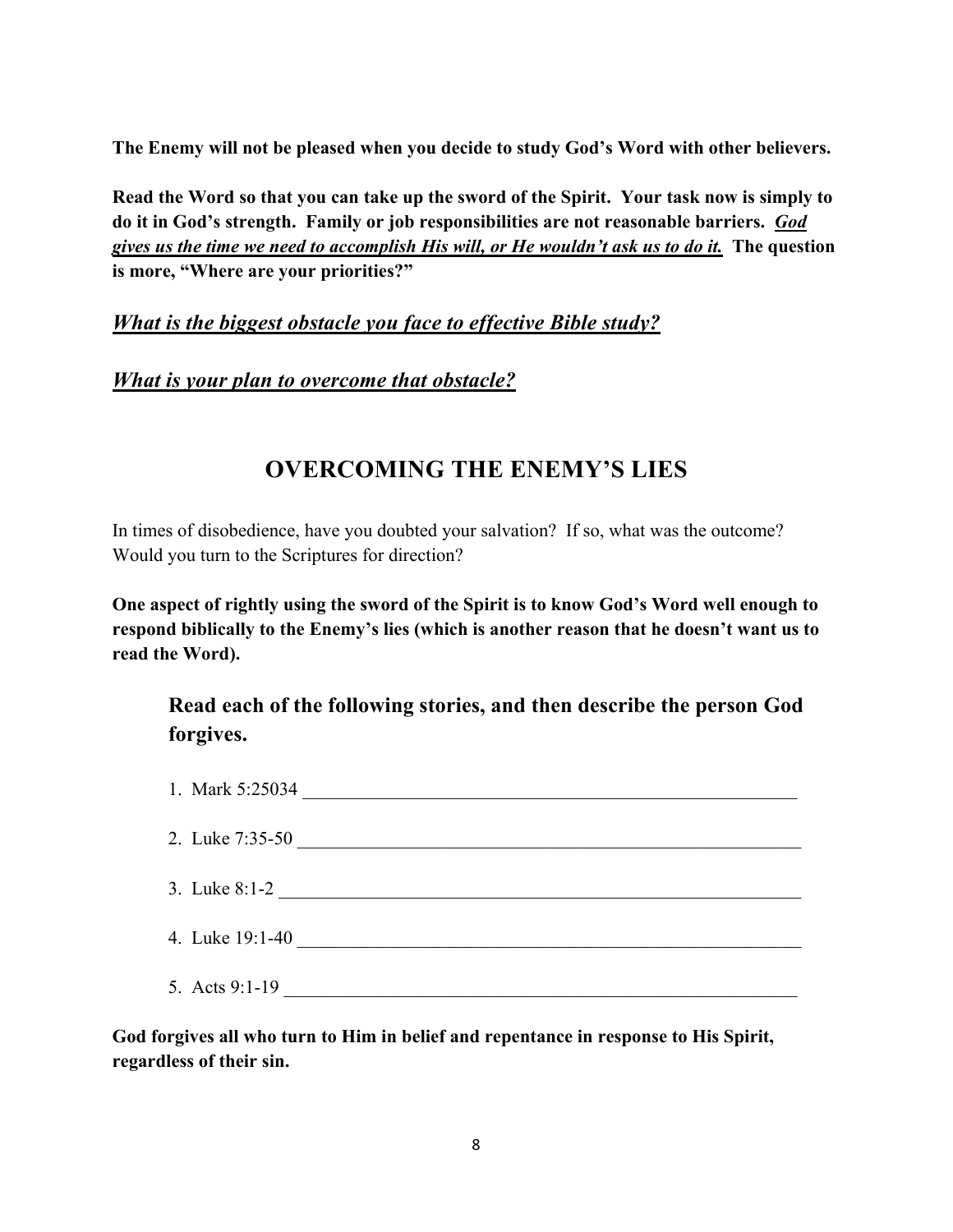**When we confess our sin—which means we agree with God's judgment and are repenting of that sin—"He is faithful and righteous to forgive us our sins and to cleanse us from all unrighteousness" (1 John 1:9). In a supernatural, amazing way God takes the stain of our sin and makes it white as snow (Isa. 1:18)!**

#### *"You Will Never Overcome That Sin."*

Maybe you've been there. You responded to God's calling you to Him, but the temptations are stronger than ever. You fail once, twice, and then again. *Maybe I'm just kidding myself." Doubts lead to defeat and further disobedience—and the Devil wins this round.*

## **Romans 7:14-24, Paul, too, understood the battle involved in trying to live in Christian obedience.**

Even when he wanted to do good, he often did not. The battle between his old and new self, remained. Sin reared its head even when Paul longed to do right. Is there any hope for us when we are caught in our sin? Paul answered his own questions in the next verses:

- "I thank God through Jesus Christ our Lord!" (Rom. 7:25).
- "No condemnation now exists for those in Christ Jesus, because the Spirit's law of life in Christ Jesus has set you free from the law of sin and of death" (Rom. 8:1-2).

**The sword of the Spirit teaches us that through Jesus and in the power of the Spirit, we have been freed from the judgment of the law, which is sin and death. Instead, we are in Christ Jesus, who promises forgiveness and restoration.** *We counter the Enemy's lies by trusting this truth.*

#### *"The Church Will Never Accept You Again."*

**When we accept God's standard and admit that we broke His law, we can confidently ask God for forgiveness. Although He forgives us for that wrong, the church is sometimes less forgiving. The Apostle Paul addressed this in 2 Corinthians 2:5-11.**

**Paul warned the Corinthians that they must forgive "so that [they] may not be taken advantage of by Satan" (v. 11).** *To refuse to offer love, forgiveness, and grace to a repentant church member is decidedly unchristian (Eph. 4:32) and is playing the Enemy's game.*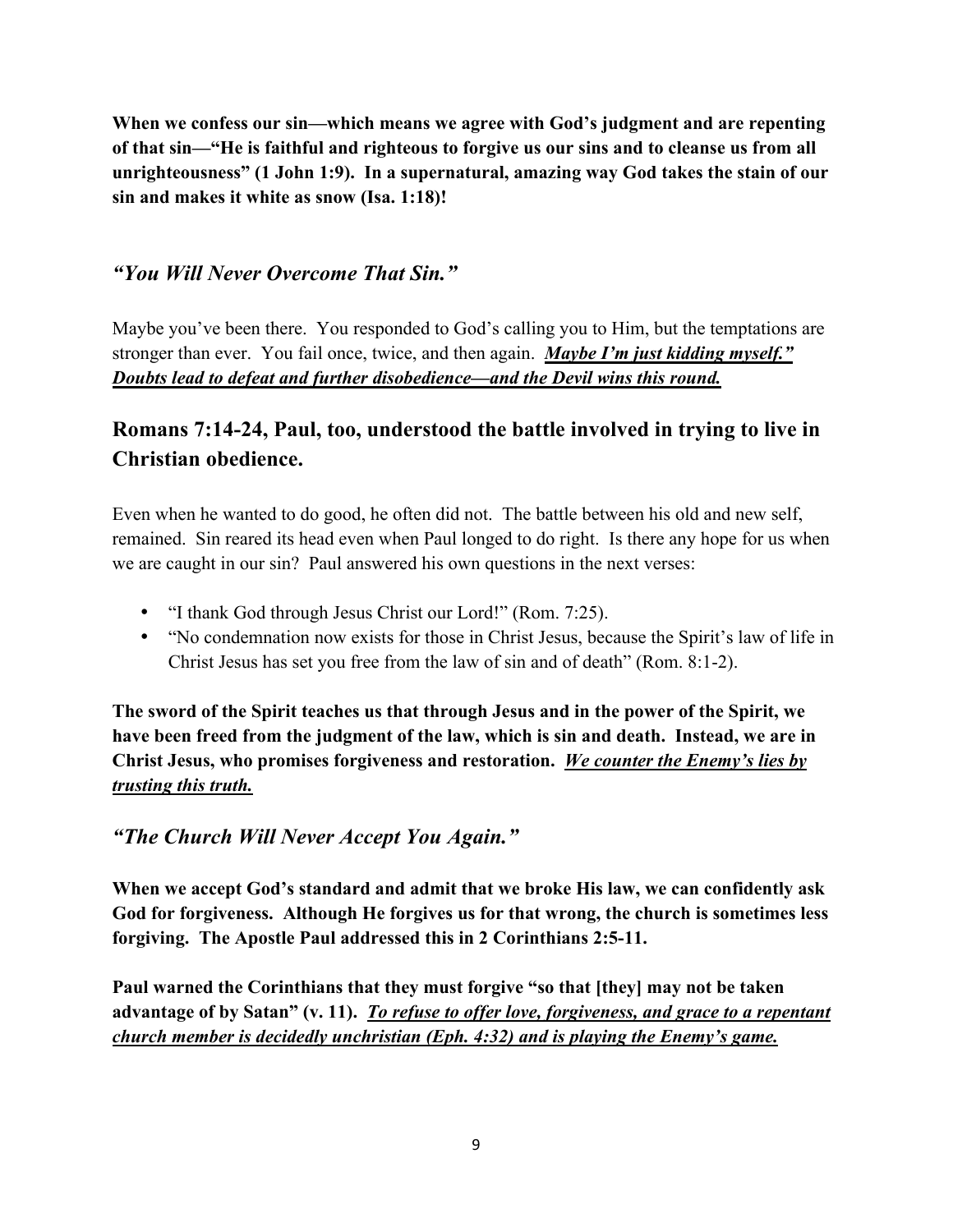**Believers must make restoration the goal of any disciplinary act (see Matt. 18:15-20; Gal. 6:1). We wield the sword of the Spirit well. When we closely follow the Bible's teachings about restoration.**

#### *The Enemy loses when fallen sinners are welcomed home again.*

**Mark each statement as T (true) or F (false).**

- **\_\_\_\_\_1. I have been guilty of judging other church members, which led to their leaving rather than being restored.**
	- **\_\_\_\_\_2. My offer of forgiveness to church members depends on what sin they committed.**
- **\_\_\_\_\_3. I have followed others instead of studying the Word of God for myself.**
- **\_\_\_\_\_4. Sometimes I've accepted the Enemy's lies and have lived in spiritual defeat.**
- **\_\_\_\_\_5. I didn't realize how important the sword—God's Word—is in overcoming the Enemy's lies.**

# **PROCLAIMING THE WORD**

Think about the Word of God. Read it, study it, memorize it, speak it, live it, believe it, trust it, follow it, learn it, obey it and journal it.

Paul typically used two Greek words that can be translated as "word" (either *logos* or *rhema*). The word he used in Ephesians 6:17 (*rhema*) often refers to the word *proclaimed*, or spoken word.

**Paul wrote that we defeat the Enemy not only by reading and knowing the Word, but also by speaking its truth.** *When we share the gospel, the Spirit of God uses the Word to penetrate hearts, and the Devil loses another round.*

We review biblical truths about warfare so that we might assuringly speak to others who need to hear these truths

**Colossians 2:15 teaches that Jesus defeated the Enemy's powers through His death on the cross.**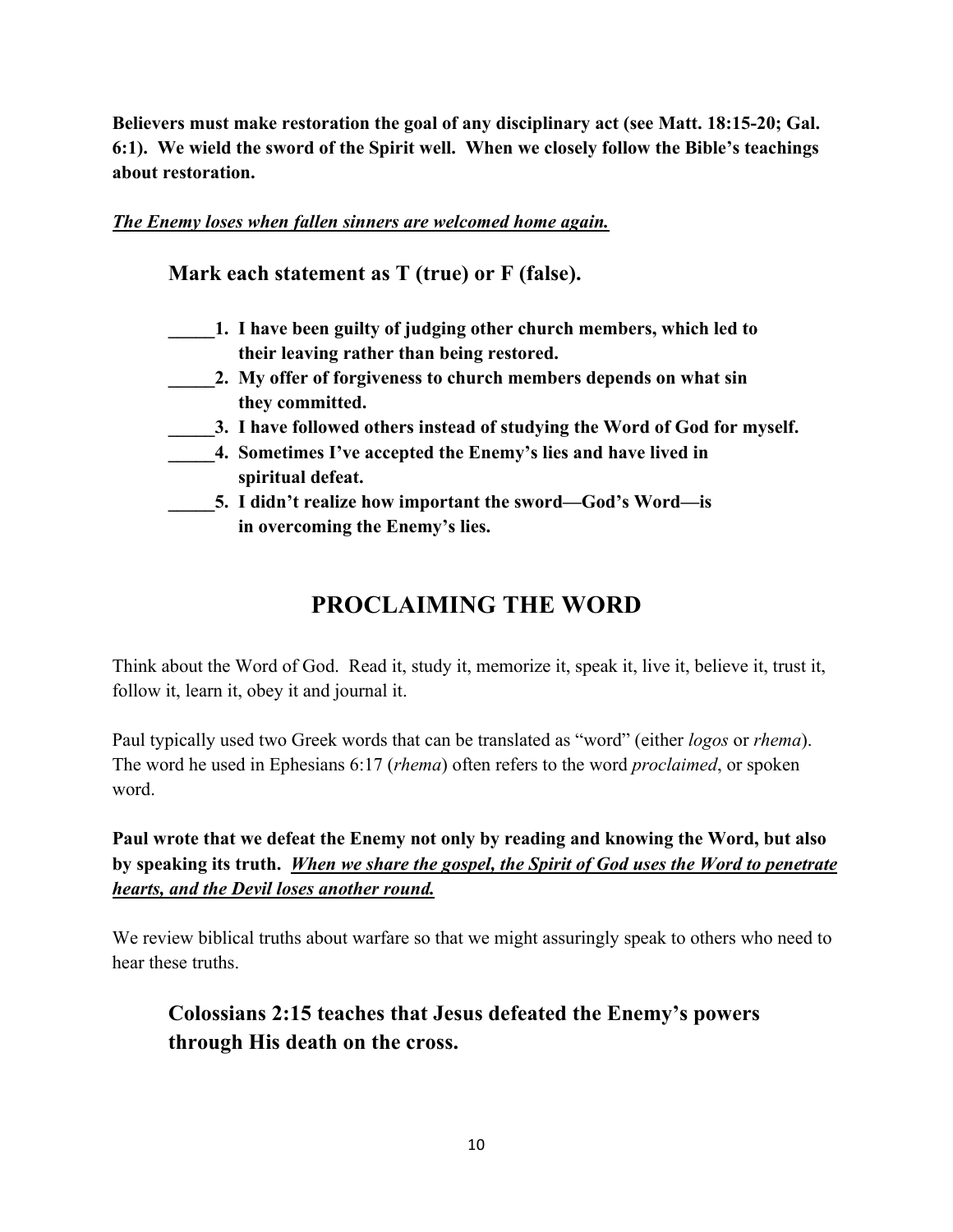*Curtis Vaughan commented, "Christ, in this picture, is the conquering general; the powers and authorities are the vanquished enemy displayed at the spoils of battle before the entire universe. To the casual observer the cross appears to be only an instrument of death, the symbol of Christ's defeat; Paul represents it as Christ's chariot of victory."*

**Jesus died as the perfect, righteous sacrifice (Heb. 7:26-27) who became sin for us (2 Cor. 5:21). Having satisfied God's wrath against us (1 John 2:1-2), He publicly broke the Enemy's power through His death and resurrection. Jesus ultimately defeated Satan not by public displays of power but by His surrender to a cross (Phil. 2:5-8).**

#### *We must announce this good news to others.*

## *The Enemy Can't Nullify God's Grace*

## **Zechariah 3:1-7. Read this passage in your Bible, and answer these questions.**

 $\mathcal{L}_\mathcal{L} = \{ \mathcal{L}_\mathcal{L} = \{ \mathcal{L}_\mathcal{L} = \{ \mathcal{L}_\mathcal{L} = \{ \mathcal{L}_\mathcal{L} = \{ \mathcal{L}_\mathcal{L} = \{ \mathcal{L}_\mathcal{L} = \{ \mathcal{L}_\mathcal{L} = \{ \mathcal{L}_\mathcal{L} = \{ \mathcal{L}_\mathcal{L} = \{ \mathcal{L}_\mathcal{L} = \{ \mathcal{L}_\mathcal{L} = \{ \mathcal{L}_\mathcal{L} = \{ \mathcal{L}_\mathcal{L} = \{ \mathcal{L}_\mathcal{$ 

 $\mathcal{L}_\mathcal{L} = \{ \mathcal{L}_\mathcal{L} = \{ \mathcal{L}_\mathcal{L} = \{ \mathcal{L}_\mathcal{L} = \{ \mathcal{L}_\mathcal{L} = \{ \mathcal{L}_\mathcal{L} = \{ \mathcal{L}_\mathcal{L} = \{ \mathcal{L}_\mathcal{L} = \{ \mathcal{L}_\mathcal{L} = \{ \mathcal{L}_\mathcal{L} = \{ \mathcal{L}_\mathcal{L} = \{ \mathcal{L}_\mathcal{L} = \{ \mathcal{L}_\mathcal{L} = \{ \mathcal{L}_\mathcal{L} = \{ \mathcal{L}_\mathcal{$ 

 $\mathcal{L}_\mathcal{L} = \{ \mathcal{L}_\mathcal{L} = \{ \mathcal{L}_\mathcal{L} = \{ \mathcal{L}_\mathcal{L} = \{ \mathcal{L}_\mathcal{L} = \{ \mathcal{L}_\mathcal{L} = \{ \mathcal{L}_\mathcal{L} = \{ \mathcal{L}_\mathcal{L} = \{ \mathcal{L}_\mathcal{L} = \{ \mathcal{L}_\mathcal{L} = \{ \mathcal{L}_\mathcal{L} = \{ \mathcal{L}_\mathcal{L} = \{ \mathcal{L}_\mathcal{L} = \{ \mathcal{L}_\mathcal{L} = \{ \mathcal{L}_\mathcal{$ 

1. Who was the accuser in this story?

2. What image indicates that Joshua was guilty and sinful?

3. What image shows that God forgave Joshua?

4. Was Satan strong enough to stop God from extending grace to guilty Joshua?

Yes No

**Joshua was clearly guilty, as evidenced by his filthy garments. Satan sought to accuse him, knowing that he had sufficient grounds to do so. God, however, stepped in and rebuked the Accuser. Instead, He gave Joshua clean garments that represented His forgiveness and justification. Joshua was guilty, yet the Accuser could not stop God from extending His grace. We're all guilty of sin (Rom. 3:23), and none of us is good (Mark 10:18). Nevertheless, God graciously saves us and gives us the clean garments of His righteousness**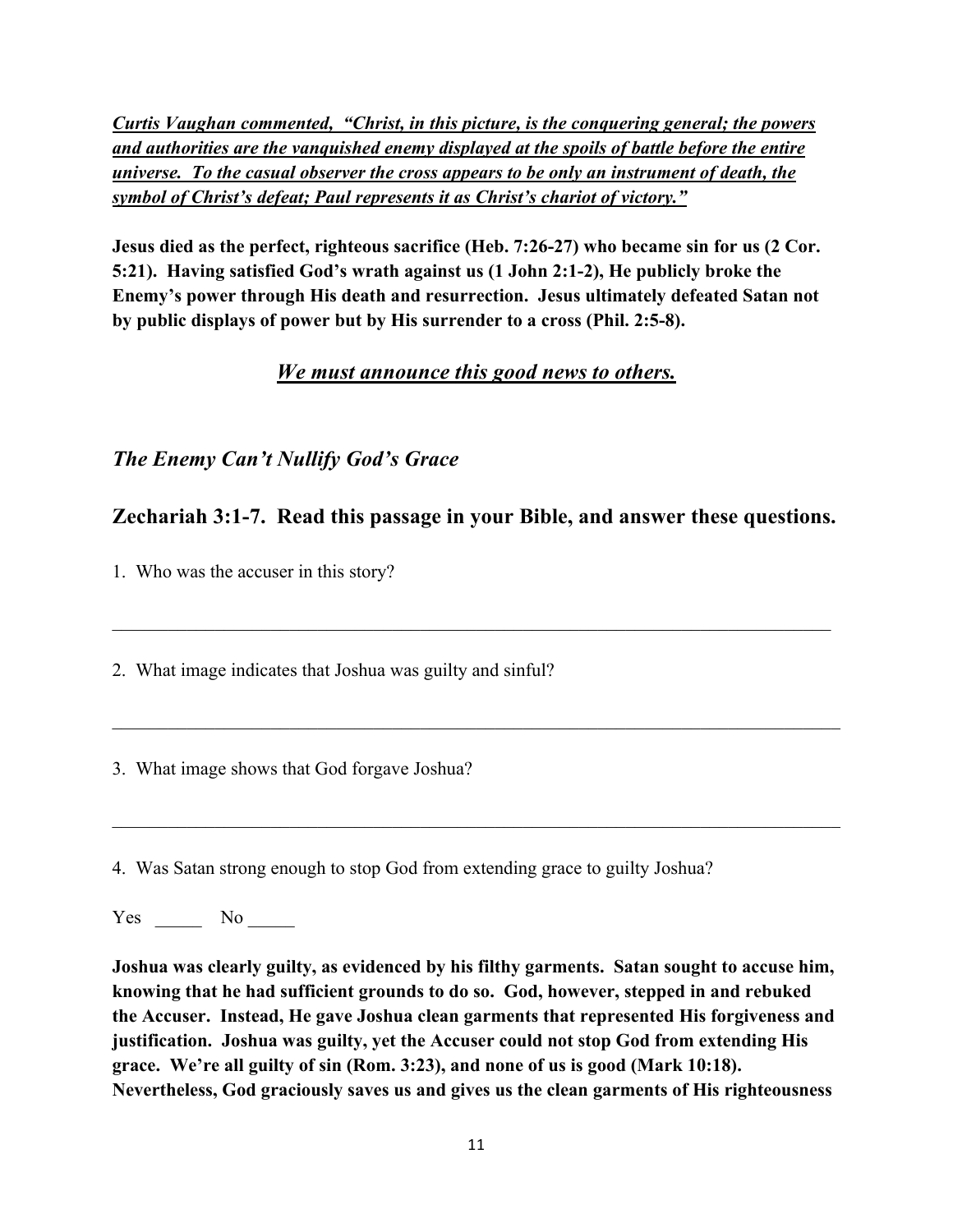#### **(2 Cor. 5:21). His grace is always more powerful than the Enemy's accusations. That's great news for all of us!**

New believers didn't always live godly lives. Sometimes they messed up. **Their testimonies have been stories of second chances. I'm continually thankful that the Enemy's brief victories couldn't nullify God's grace in their lives. In what ways did God make His grace known to you? How many times has He granted you a second chance? It's no wonder that we sing of God's grace as amazing.**

*We announce good news. When we do, we take up the sword of the Spirit and offensively move against the Enemy.*

#### *God Fights the Battle for Us*

## **Read Exodus 14:13-14 and 1 Samuel 17:46-47. What do each of these passages teach you about battles?**

**The battle is real, but God will accomplish His plan through the battle. Moses' words, "The LORD will fight for you: (Ex. 14:14) and David's words, "The battle is the LORD's (1 Sam. 17:47).** *When we realize God fights the battles for us, we have no reason to fear or be discouraged. The ultimate outcome is never in question because no one can defeat God.* 

**The ultimate outcome of spiritual warfare is never in doubt, because God is all-powerful; however, our choices in the battle do affect our lives.** It is when I try to fight my own battles that I find myself in the most trouble.

**We need to announce the good news that we have no reason to fight battles in our own power. The Word of God shows us that the almighty God who cannot be defeated fights for us. That's powerfully good news!**

#### *A Review*

Note one more time how the armor pieces can't be separated:

- **Wearing the belt of truth is not possible without knowing the Word—the sword of the Spirit.**
- **The righteousness associated with the breastplate is described in the Word.**